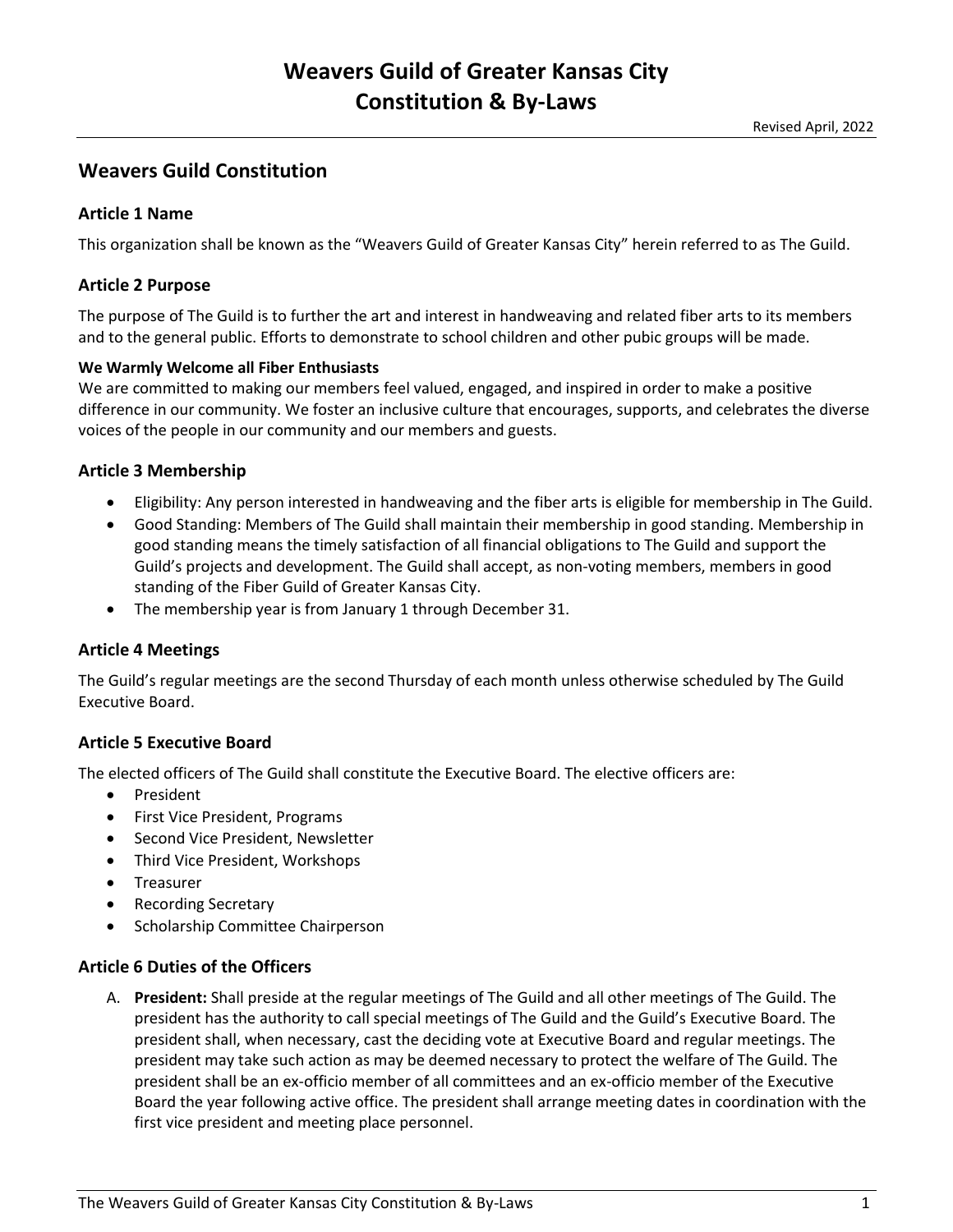- B. **First Vice President:** Shall perform all the duties of the president in the president's absence. The first vice president shall be the chairperson of the program committee and arrange the monthly guild programs that follow the business meeting. The first vice president shall initiate contact with the presenter and carry out the communication to affect a program. The first vice president shall carry out any post communication with the presenter, including sending a thank you note. The first vice president shall work with the president to establish an appropriate timeframe for the program.
- C. **Second Vice President:** Shall be responsible for writing and distributing The Guild's monthly newsletter to members in good standing. The second vice president shall regularly share information with the Fiber Guild newsletter editor so that both guilds may be informed of activities.
- D. **Third Vice President:** Shall be responsible for setting up Guild workshops outside the regular monthly programs. The third vice president shall initiate contact with the visiting artist and carry out the communication to affect a workshop event. The third vice president shall carry out any post communication with the presenter, including sending a thank you note.
- E. **Recording Secretary:** Shall take and maintain accurate minutes of The Guild's regular meetings and Executive Board meetings. The recording secretary shall send sympathy and get-well cards to members when warranted.
- F. **Treasurer:** Shall be responsible for:
	- All monies of The Guild and pay bills, keep all necessary financial records and accounts, collect dues, and be custodian of insurance and tax documents.
	- Assist with establishing a budget for the year to be approved by the Executive Board.
	- Furnish an oral financial report at each Guild meeting and such written reports as requested by the Executive Board. Such reports shall be recorded in the meeting minutes.
	- Work with the directory committee to create and distribute The Guild directory by February to all members in good standing, and notify the second vice president of changes to member e-mail addresses used to distribute the newsletter.
	- Notify all members of The Guild who have not renewed in late December for the coming year.

## **Article 7 Requirements for Office**

Any member in good standing for at least one year before the date of nomination is eligible for elective office in The Guild, except for the office of president who shall be a current or past Board member.

## **Article 8 Election**

The election for elective officers of The Guild shall be held at The Guild's regular monthly meeting in November of each year. The slate of officers must be printed in the October newsletter and/or presented at the September meeting prior to the election. Nominations may be made from the floor at either meeting as long as requirements for office are met.

## **Article 9 Term of Office**

The term of office for any elected officer shall be no more than two consecutive years in any one elected office unless voted upon by special dispensation by the Executive Board and a majority of The Guild members present at a meeting.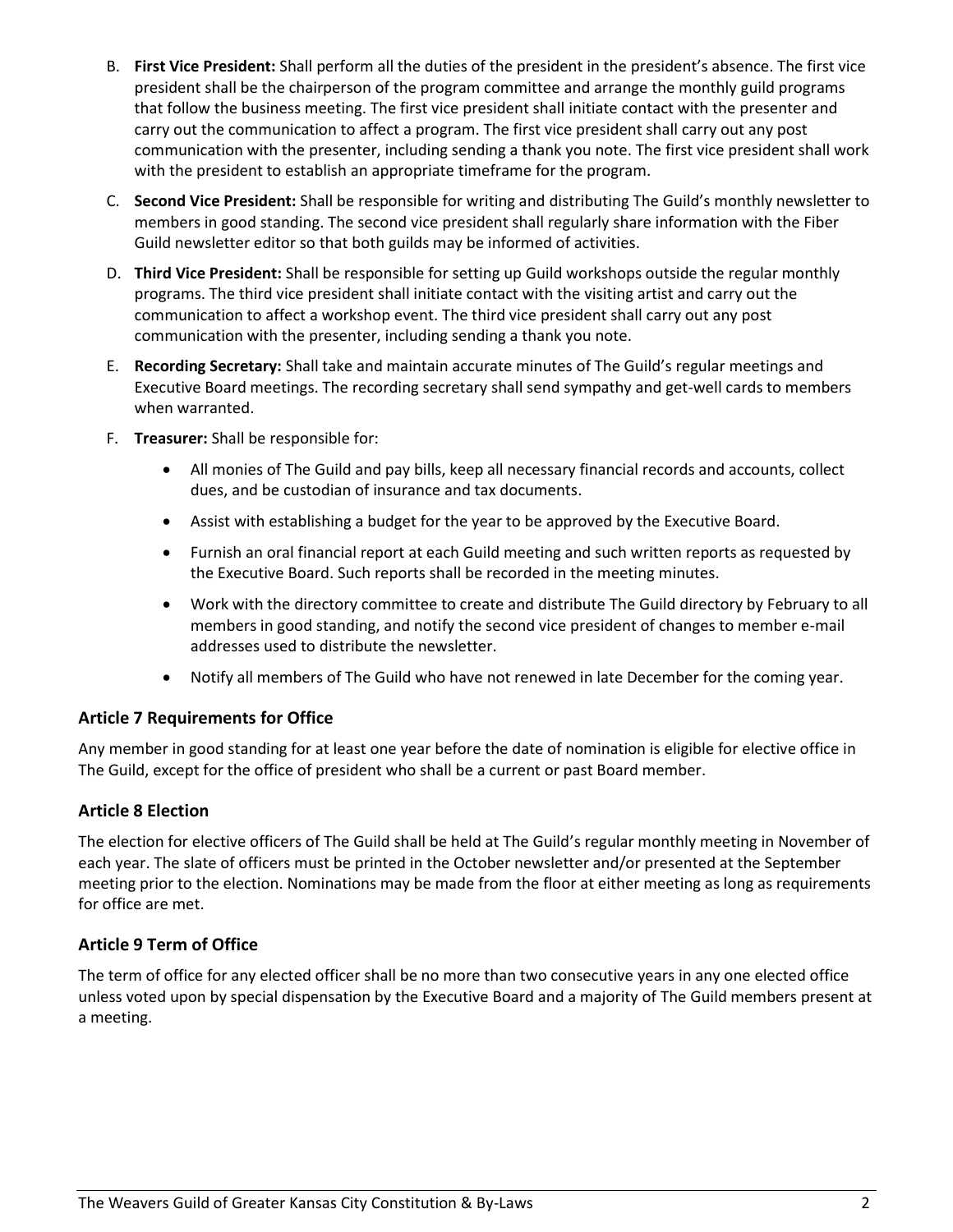## **Article 10 Changes to the Constitution**

Changes to the Constitution may be made in a motion by the Executive Board or a Guild member at a regularly scheduled membership meeting. Said motion may be to add to, delete from modify, alter, or amend the Constitution and must be published in the next newsletter and voted on at the next regularly scheduled membership meeting. It must be approved by a majority of those in attendance at such meeting.

## **Article 11 Dissolution of the Guild**

In the event of dissolution of the Weavers Guild of Greater Kansas City, all remaining assets after all legal obligations are paid, will be donated to a charitable or educational organization as determined by The Guild in accordance with a vote of membership. Current members will have an opportunity to purchase library materials and equipment. Proceeds from that sale and any remaining assets will be likewise donated to the chosen organization above.

# **Weavers Guild of Greater Kansas City By-Laws**

Revised April 2022

## **Article 1 Order of Business**

The order of business at meetings of The Guild shall be determined by Robert's Rules of Order wherever practical but not inconsistent with the following order of business:

- Call to Order
- Reading the Minutes
- Treasurer's Report
- Reports of Standing and Special Committees
- Unfinished Business
- New Business
- Announcements, Special Events, Show & Tell

### **Article 2 Optional Standing Committees**

- 1. **Program Committee:** Shall be comprised of the first vice president of programs as chairperson and up to four members of good standing of The Guild.
- 2. **Directory Committee:** Shall be comprised of the president, treasurer and any other members as may be duly appointed. The committee is responsible for the preparation of the directory in cooperation with the Fiber Guild and include a list of all 25 year plus members in the annual directory.
- 3. **Workshop Committee:** Shall be comprised of the third vice president of workshops and at least one other member in good standing. The committee shall organize and make all arrangements for workshops by The Guild. All proposed major workshops and associated fees will be presented to the Executive Board for approval.
- 4. **Exhibits Committee:** Shall arrange for exhibits, publicity, and cooperation with conferences or galleries where The Guild may be exhibiting or demonstrating its craft. Members of this committee shall be members in good standing.
- 5. **Nominating Committee:** Shall be comprised of three members in good standing appointed at the August meeting. The committee shall present one member in good standing for each elective office at the September meeting and printed in the October newsletter. The member named for president shall be a past or present Executive Board member in good standing. Additional names may be nominated from the floor at the November meeting if such persons nominated meet the constitutional requirements for elective office in The Guild.